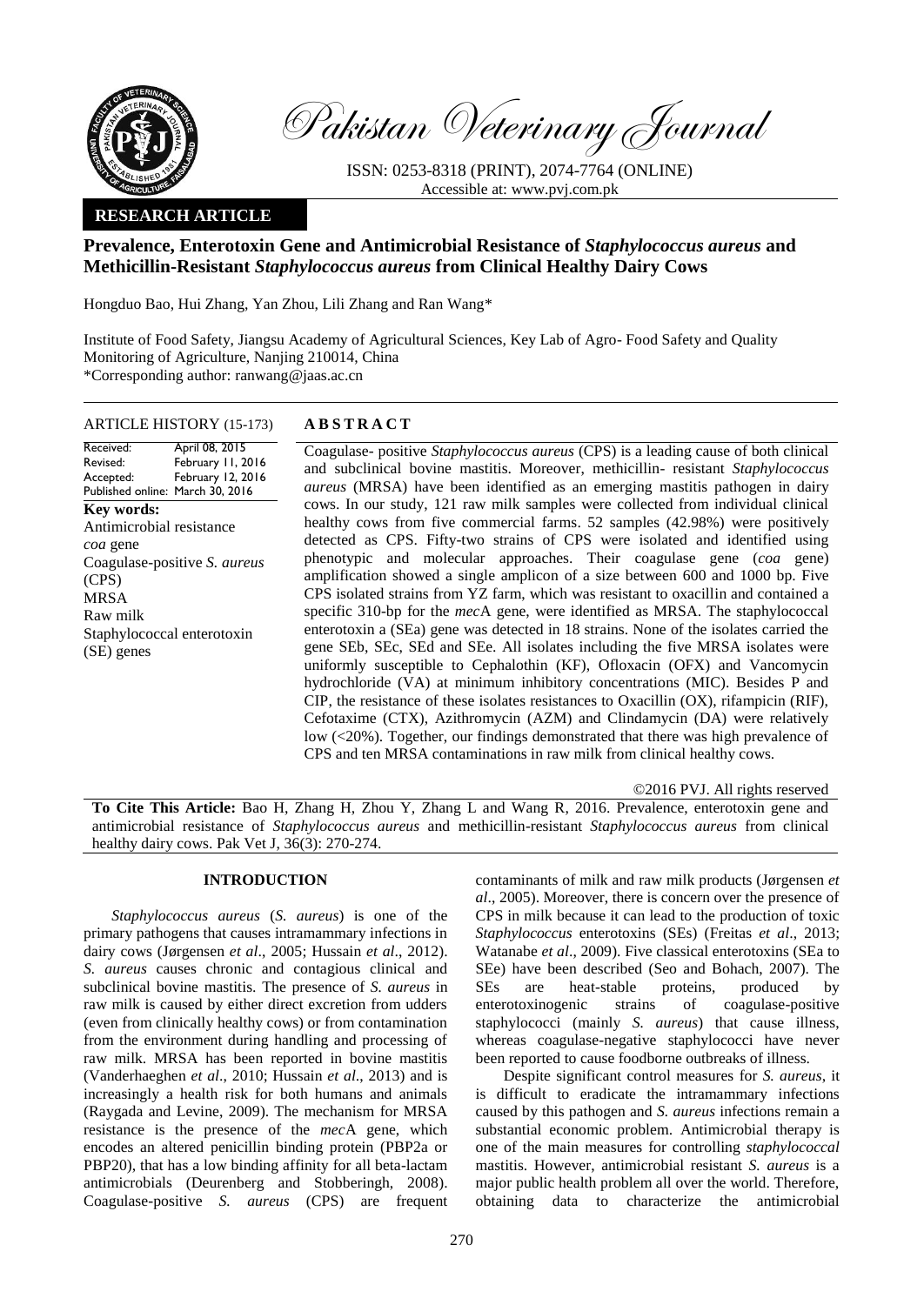susceptibility of clinical isolates is required not only for therapy but also for monitoring the spread of resistant strains. Furthermore, susceptibility data for *S. aureus* isolates in a particular area or region will also be useful to veterinarians (Kateete *et al*., 2013).

The aim of this study was to investigate the occurrence of CPS, especially MRSA, in clinically healthy cows in large dairy farms located in Jiangsu province of China. We also determined the prevalence SE gene encoded by these isolates and their antimicrobial susceptibility.

### **MATERIALS AND METHODS**

Sampling of raw milk: Five large dairy farms (denoted as YZ, SF, XG, XZ and HA) were enrolled in our study. The herd size varied from 100 to 1000 Holstein cows. The cows whose somatic cell counts (SCC) found in milk were lower than  $3 \times 10^{5}$ /ml and did not have any visible symptoms were deemed to be as clinically healthy cows and were the subjects of our study. The method of raw milk sampling was done according to Shuiep *et al*. (2009). In brief, the surfaces of the udders of clinically healthy cows were washed with distilled water thoroughly and dried with single towels. The first two streams of milk were discarded. A milk sample (25mL) was collected aseptically, from each teat of clinically healthy cows, and cooled to 4°C immediately. A total of 121 raw milk samples, of which 56 milk samples were from YZ, 34 milk samples were from SF, 11 milk samples were from XG, 10 milk samples were from XZ and 10 milk samples were from HA, were studied.

**Isolation and characterization of CPS strains:** All raw milk samples were tested for the presence of *S. aureus*. Milk samples were diluted with 225 ml of buffered peptone water (BPW), and then, seeded onto Baird-Parker (BP) supplemented with Egg Yolk Tellurite Emulsion (Qingdao Hope Bio- Technology Co. Ltd., China) and incubated aerobically at 37°C for 24 and 48 h. Those colonies showing typical aspects of staphylococci were subjected to hemolytic properties test. The β-hemolysis positive isolates were subjected to biochemically tests,

such as colony morphology, Gram-staining, aerobic mannitol fermentation, catalase reaction and their ability to coagulate rabbit plasma (tube coagulase test). The *S. aureus* ATCC 25923 was used as a control strain.

**PCR analysis:** DNA extraction of *S. aureus* isolates was performed using a DNA extraction kit (TIANGEN Co. Ltd., Beijing) according to the manufacturer protocol. Polymerase chain reaction (PCR) was performed for amplification of 16S rRNA genes, the 3'end region of *coa* gene encoding coagulase (Aarestrup *et al*., 1995), the methicillin resistance gene (*mec*A) (Zhang *et al*., 2004), and the SE genes (Linage *et al*., 2012). PCR reaction solution consisted of 2.5  $\mu$ L 10×Buffer, 1 $\mu$ L template DNA,  $200\mu$ M dNTP, 1.5mM Mg<sup>2+</sup>, 5.0U Taq polymerase (Takara), and 10μM of each oligonucleotide primer in a final volume of  $25$   $\mu$ . The primers of every gene are summarized in Table 1. *S. aureus* ATCC 25923 was used as a control strain.

**Antimicrobial susceptibility testing:** All 52 *S. aureus* isolates were tested for susceptibility to a panel of 10 antimicrobial agents using the minimal inhibitory concentrations (MIC) method, following the guidelines of CLSI standards (CLSI 2012). The antibiotics included Penicillin (P), Oxacillin (OX), rifampicin (RIF), Cephalothin (KF), Cefotaxime (CTX), Azithromycin (AZM), Ciprofloxacin hydrochloride (CIP), Ofloxacin (OFX), Vancomycin hydrochloride (VA), and Clindamycin (DA). The dilutions tested ranged from 0.125 to 1024 μg/mL for all antimicrobial agents. *S. aureus* ATCC 25923 was used as the quality control strain.

#### **RESULTS**

Prevalence of CPS: 52 of 121 raw milk samples (42.98%) were positive for CPS. Specifically, 23 positive samples came from YZ farm, 17 positive samples were from SF farm, 3positive samples came from HA farm, 4 positive samples came from XZ farm and 5 were from XG farm. The isolated percentage of CPS was 41.07, 50, 30, 40 and 45.45% for YZ farm, SF farm, HA farm, XZ farm and XG farms, respectively (Table 2).

**Table 1:** Gene targets, primers, annealing temperature and expected length of amplicons for gene amplification

| Gene       | <b>Primers</b>                                                           | Annealing<br>temperature (°C) | Expected<br>amplicon length (bp) | Reference                              |
|------------|--------------------------------------------------------------------------|-------------------------------|----------------------------------|----------------------------------------|
| 16S rRNA   | F: 5'-GCGGTCGCCTCCTAAAAG-3'<br>R: 5'- TCCCGGTCCTCTCGTACTA-3'             | 55                            | 419                              | <b>GenBank Accession</b><br>No. X68417 |
| coa        | Coag2: 5'-ACCACAAGGTACTGAATCAACG-3'<br>Coag3: 5'-TGCTTTCGATTGTTCGATGC-3' | 55                            | 600-1000                         | Aarestrup et al. (1995)                |
| mecA       | F: 5'-GTAGAAATGACTGAACGTCCGATAA-3'<br>R: 5'-CCAATTCCACATTGTTTCGGTCTAA-3' | 55                            | 310                              | Zhang et al., (2004)                   |
| SEa        | F: ACGATCAATTTTTACAGC<br>R: TGCATGTTTTCAGAGTTAATC                        | 50                            | 544                              | Linage et $al.,(2012)$                 |
| SEb        | F: GAATGATATTAATTCGCATC<br>R: TCTTTGTCGTAAGATAAACTTC                     | 50                            | 416                              |                                        |
| <b>SEc</b> | F: GACATAAAAGCTAGGAATTT<br>R: AAATCGGATTAACATTATCCA                      | 50                            | 257                              |                                        |
| SEd        | F: TTACTAGTTTGGTAATATCTCCTT<br>R: CCACCATAACAATTAATGC                    | 50                            | 334                              |                                        |
| SEe        | F: ATAGATAAAGTTAAAACAAGCAA<br>R: TAACTTACCGTGGACCC                       | 50                            | 170                              |                                        |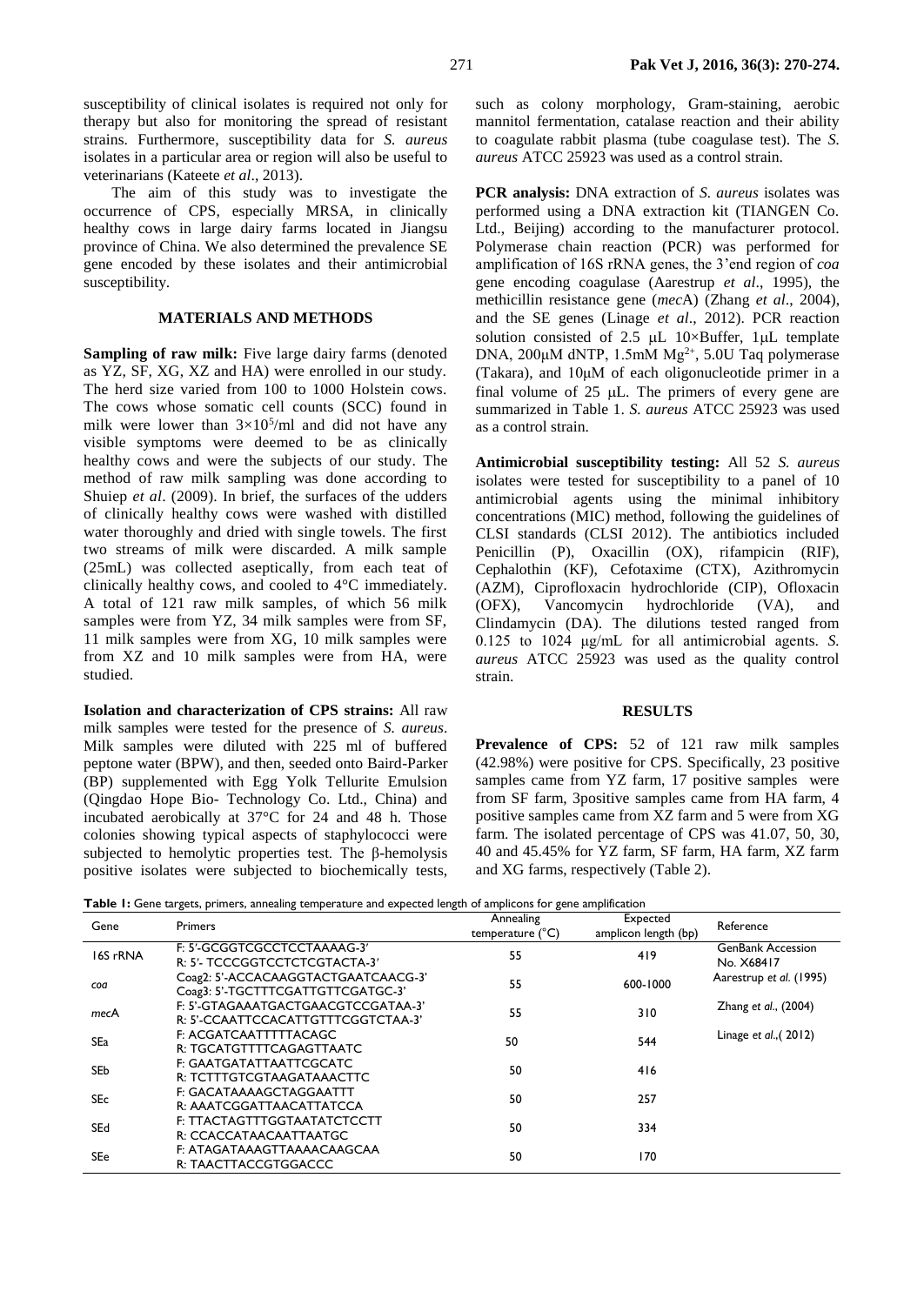**Table 2:** Distribution and SE genes detection of CPS and MRSA strains isolated from raw milk samples.

| Farms     | . .<br>City | No. CPS/ Raw milk samples (%)       | No. mecA positive (%)       | No. MRSA (%)           | No. SEa positive (%) |
|-----------|-------------|-------------------------------------|-----------------------------|------------------------|----------------------|
| YZ        | Yangzhou    | 23/56(41.07)                        | 18(34.61)                   | 5(9.61)                | 8(15.38)             |
| SF        |             | 17/34(50)                           |                             |                        | 9(17.31)             |
| XG        | Nanjing     | 5/11(45.45)                         |                             |                        |                      |
| XZ        | Xuzhou      | 4/10(40)                            |                             |                        |                      |
| <b>HA</b> |             | 3/10(30)                            |                             |                        | 1(1.92)              |
| Total     |             | 52/121(42.98)                       | 18(34.61)                   | 5(9.61)                | 18(34.61)            |
| $-$       |             | $-$<br>$\sim$<br>$-$<br>$-1$<br>$-$ | $\sim$ $\sim$ $\sim$ $\sim$ | $-$<br>$\cdot$ $\cdot$ | $-$<br>$\sim$<br>$-$ |

SE= staphylococcal enterotoxin; SEa, SEb, SEc, SEd and SEe genes were five classical SE; No strains were positive for SEb, SEc, SEd and SEe genes.



**Fig.1:** Representation of PCR products of *coa* gene found among all CPS isolates. M1-molecular marker 2000bp; lane1-4-positive CPS isolates; lane 5 – negative control; M2- molecular marker 1kb.

**Table 3:** Antibiotic resistance of CPS isolates according to the MIC breakpoints defined by CLSI

| Antimicrobial agents | MIC Standard (ug/mL)           | Resistant |      |
|----------------------|--------------------------------|-----------|------|
|                      |                                | No.       | %    |
| P                    | S≤0.12 R≥0.25                  | 49        | 94.2 |
| OX.                  | $R \geq 4$                     | 5         | 9.6  |
| <b>RIF</b>           | S≤I I=2 R≥4                    | 9         | 17.3 |
| KF                   | S≤8 I=16 R≥32                  | 0         | 0    |
| <b>CTX</b>           | $S \leq 8$ I = 16-32 $\geq 64$ | 4         | 7.7  |
| AZM                  | $S \leq 2$ 1=4 R $\geq 8$      | 8         | 15.4 |
| <b>CIP</b>           | $S \leq I$ $I = 2$ $R \geq 4$  | 27        | 51.9 |
| <b>OFX</b>           | $S \leq I$ $I = 2$ $R \geq 4$  | 0         | 0    |
| VA                   | S≤2 I=4-8 R≥16                 | 0         | 0    |
| DA                   | $S≤0.5$ I=1-2 R≥4              | 10        | 19.2 |

**Note:** S=sensitive, I=inter, R=Resistance, P= Penicillin, OX=Oxacillin, RIF=rifampicin, KF=Cephalothin, CTX=Cefotaxime, AZM= RIF=rifampicin, KF=Cephalothin, CTX=Cefotaxime, AZM= Azithromycin, CIP=Ciprofloxacin hydrochloride, OFX=Ofloxacin, VA=Vancomycin hydrochloride, DA=Clindamycin.

**CPS Characterization:** 52 CPS isolates were characterized as CPS. Each CPS strain came from every positive sample. Table 2 shows the characterization of CPS and the detection of genes encoding toxins SEa, SEb, SEc, SEd and SEe. The morphology of these isolates on BP agar plate were round, smooth, moist, black or grayblack, the sizes of which were 1mm to 2mm in diameter, and most colonies surrounded with an opaque halo. Colonies of these 52 CPS isolates were Gram-positive and exhibited typical characteristics of β-hemolysis on blood agar. These strains were able to coagulate rabbit plasma (tube coagulase test). All 52 CPS isolates exhibited an amplified 419-bp band using primers for 16S rRNA (data not shown). Of the 52 CPS isolates, only 18 (34.61%) were positive for SEa gene, while none were positive for SEb, SEc, SEd and SEe genes. Amplification of the *coa* gene with the coag2 and coag3 primer yielded a single fragment of a size between 600 and 1000 bp. The size of *coa* fragments were approximately 1000 bp for 17 CPS isolates (32.69%), 8000bp for 20 CPS isolates (38.46%), 750bp for 11 CPS isolates(21.15%), and 600bp for 4 CPS isolates (7.69%) (Fig. 1). The *coa* gene sizes of ATCC25923 were approximately 1000 bp. No amplification product was obtained from the coagulasenegative *S. aureus*.

**MRSA isolates identification:** Isolates were characterized as MRSA if it showed the presence of the *mec*A gene and displayed oxacillin resistance at a MIC of 4ug/mL. Eighteen isolates were *mec*A gene positive. Only five CPS isolates (9.61%) of 52 CPS isolates were identified as MRSA (Table 2). They were YZ-15, YZ-34, YZ-42, YZ-49 and YZ-56, which were all isolated from the YZ farm. The size of the *coa* gene fragments were all approximately 750 bp.

**Antimicrobial susceptibility:** The results of the MIC method for the 52 CPS isolates are displayed in Table 3. Of the 52 CPS isolates, 95.2 and 51.9% were resistant to P and CIP, respectively, indicative of high rates of resistance to these antimicrobials. On the other hand, relatively lower rates of resistance were noted for OX, RIF, CTX AZM and DA (9.6, 17.3, 7.7, 15.4 and 19.2%, respectively). Five MRSA isolates were resistant to OX, P, and CIP and MRSA isolates (YZ-34, YZ-42 and YZ-49) were also resistant to RIF. All of the isolates including the 5 MRSA isolates were uniformly susceptible to KF, OFX and VA.

#### **DISCUSSION**

Several studies examining clinical or subclinical mastitis have shown that *S. aureus* is one of the most common, and contagious pathogens responsible for development of bovine mastitis in China and other countries (Boynukara *et al*., 2008; Delgado *et al*., 2011; Szweda *et al*., 2012; Khan *et al*., 2013; Szweda *et al*., 2014). MRSA is a prominent health risk for both humans and animals worldwide; however, to the best of our knowledge, there is no published information regarding the occurrence of CPS and MRSA in raw milk from clinical healthy dairy cows in China. Thus, this report is the first survey on CPS and MRSA in raw milk using standardized procedures in east of China. An outstanding characteristic of *S. aureus* isolates is the expression of coagulase (*coa*), which binds to prothrombin and alters the enzyme's active site via the insertion of its N-terminal residues into the activation pocket, thereby promoting the cleavage of fibrinogen to fibrin, thus forming clots when inoculated into human blood (Panizzi *et al*., 2006). In our study, all 52 CPS isolates from 121 raw milk sample (42.98%) were tested positive in the tube test for coagulase production, which was slightly higher than the occurrence of CPS in raw milk in Italy (38.4%) (Normanno *et al*., 2005). However, most *S. aureus* strains in the study of Normanno produced SEc (28.1%), which was different to our findings. In a study by Bianchi *et al*. (2014), they showed that CPS was isolated in 481(39%) of 1245 dairy samples (848 of raw milk and 397 of dairy products), which was a little higher than our data. They also demonstrated that 255 (53%) coagulase-positive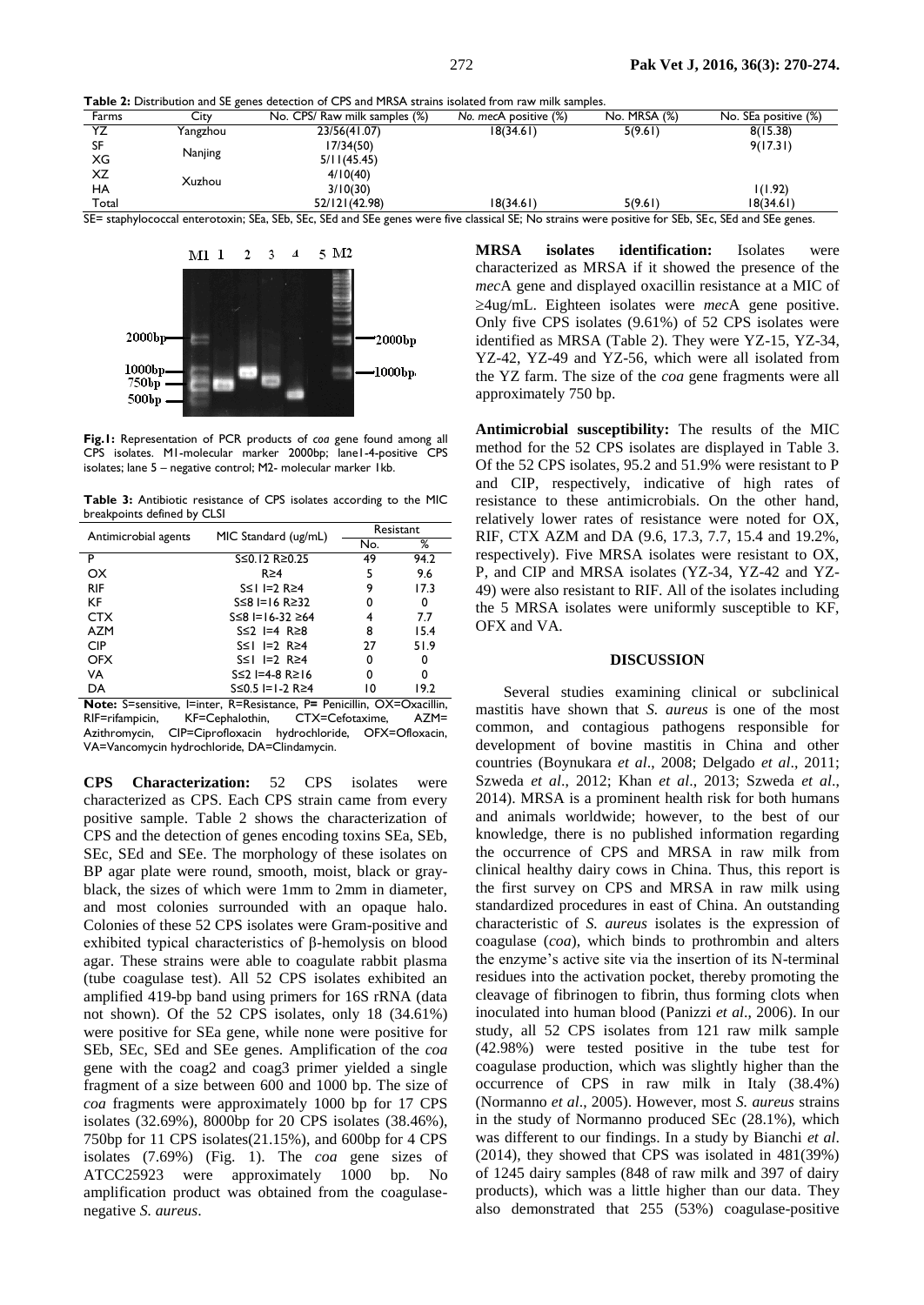staphylococci (mainly *S. aureus*) were positive for one or more enterotoxins (SEs), which was more prevalent than that seen in our study. Furthermore, Makita *et al*. (2012) observed a significant increase in the occurrence of milk from farms from farms (43.5%) and milk collection centers (72%) that were contaminated with *S. aureus* because of either mammary infection or faulty handling. Therefore, if the animal has direct contact with the reservoirs of pathogens or indirect contact via fomites, the probability of udder infection increases. Raw milk contaminated with CPS can infect the consumer in cases of inefficient pasteurization or when raw milk is used illegally for the production of cheese or other dairy product, thereby adversely effecting human health.

Molecular detection of the *mec*A gene and oxacillin resistance has been adopted as a means for detecting MRSA strains. Our results showed that there is a low prevalence of MRSA (4.13%) in raw milk. In the study by Lee *et al*. (2003), the incidence of MRSA in milk was also low; 265 isolates of *S. aureus* were obtained from 894 milk samples with 12(1.3%) characterized as MRSA. However, because the five MRSA isolates were isolated exclusively from YZ dairy farm, the MRSA rates of the YZ dairy farm was very high (21.74%). Because MRSA can easily spread between animals, this suggests that immediate remedial action is needed when MRSA rates increase on dairy farms.

In this study, the prevalence of CPS isolates derived from clinically healthy cows and their resistance to OX, RIF, CTX, AZM and DA were relatively low  $\langle$  <20%), which is lower than those reported in Korea (29%) and India (35%) (Moon *et al*., 2007; Kumar *et al*., 2010). However, the rate of Persistent CPS isolates reached 94.2%. These data were higher than those from Korea (88.9%) and European countries and the United States (32.4%) (Moon *et al*., 2007). This finding might indicate that β-lactam antibiotics, such as P, have been widely used for treatment of *S*. *aureus* infections in the sampled area. It was, however, encouraging that all isolates recovered from healthy cows were susceptible to KF, OFX and VA. Thus, these data underline the need for a policy on the judicious use of antimicrobials.

**Conclusions:** On the basis of phenotypic and molecular approaches, a high prevalence of CPS isolates (42.98%) and five MRSA strains were identified in raw milk from clinically healthy cows. Furthermore, the SEa gene was encoded in 18 strains (34.61%). Although all CPS isolates were sensitive to the antimicrobials KF, OFX, and VA, 94.2 and 51.9% were resistant to P and CIP, respectively. Due to the scarcity of research of CPS and MRSA isolates from clinically healthy cows, continued epidemiological surveillance is essential to gain knowledge on the prevalence, enterotoxin gene and resistance patterns responsible for bovine mastitis, due to its potential implications in both animal and human health.

**Acknowledgements:** We thank Dr. Matthew K. Ross (Mississippi State University) for professional English editing. This work was supported by the National Natural Science Foundation of China (No.31402234), the Jiangsu Province Natural Science Foundation (No.BK2012788), the Jiangsu Agricultural Science and Technology

Foundation (No. CX (15)1013), and the Cooperative innovation foundation of Jiangsu Province (No. BY2013075).

**Author's contribution:** HB conceived and designed study. HB, HZ and YZ executed the experiment. LZ and RW analyzed the data. All authors approved the final version.

### **REFERENCES**

- Aarestrup FM, Dangler CA and Sordillo LM, 1995. Prevalence of coagulase gene polymorphism in *Staphylococcus aureus* isolates causing bovine mastitis. Can J Vet Res, 59: 124.
- Bianchi DM, Gallina S, Bellio A, Chiesa F, Civera T *et al*., 2014. Enterotoxin gene profiles of *Staphylococcus aureus* isolated from milk and dairy products in Italy. Lett Appl Microbiol, 58: 190-196.
- Boynukara B, Gulhan T, Alisarli M, Gurturk K and Solmaz H, 2008. Classical enterotoxigenic characteristics of *Staphylococcus aureus* strains isolated from bovine subclinical mastitis in Van, Turkey. Int J Food Microbiol, 125: 209-211.
- Delgado S, García P, Fernández L, Jiménez E, Rodríguez-Baños M *et al*., 2011. Characterization of *Staphylococcus aureus* strains involved in human and bovine mastitis. FEMS Immunol Med Microbiol, 62: 225-235.
- Deurenberg RH and Stobberingh EE, 2008. The evolution of *Staphylococcus aureus*. Infection, genetics and evolution, 8: 747-763.
- Freitas Guimarães de F, Nóbrega DB, Richini-Pereira DB, Marson PM, de Figueiredo Pantoja JC *et al*., 2013. Enterotoxin genes in coagulase-negative and coagulase-positive staphylococci isolated from bovine milk. J Dairy Sci, 96: 2866-2872.
- Hussain R, Khan A, Javed MT and Rizvi F, 2012. Possible risk factors associated with mastitis in indigenous cattle in Punjab, Pakistan. Pak Vet J, 32: 605-608.
- Hussain R, Javed MT, Khan A and Muhammad G, 2013. Risks factors associated with sub-clinical mastitis in water buffaloes in Pakistan. Trop Anim Health Prod, 45: 1723-1729.
- Jørgensen HJ, Mørk T, Caugant DA, Kearns A and Rørvik LM, 2005. Genetic variation among *Staphylococcus aureu*s strains from Norwegian bulk milk. Appl Environ Microbiol, 71: 8352- 8361.
- Jørgensen HJ, Mørk T and Rørvik LM, 2005. The occurrence of *Staphylococcus aureus* on a farm with small-scale production of raw milk cheese. J Dairy Sci, 88: 3810-3817.
- Kateete DP, Kabugo U, Baluku H, Nyakarahuka L *et al*., 2013. Prevalence and antimicrobial susceptibility patterns of bacteria from milkmen and cows with clinical mastitis in and around Kampala, Uganda. PloS One, 8: e63413.
- Khan A, Hussain R, Javed MT and Mahmood F, 2013. Molecular analysis of virulent genes (*coa* and *spa*) of *Staphylococcus aureus* involved in natural cases of bovine mastitis. Pak J Agric Sci, 50: 739-743.
- Kumar R, Yadav BR and Singh RS, 2010. Genetic determinants of antibiotic resistance in *Staphylococcus aureus* isolates from milk of mastitic crossbred cattle. Curr Microbiol, 60:379-386.
- Lee JH*,* 2003. Methicillin (Oxacillin)-resistant *Staphylococcus aureus* strains isolated from major food animals and their potential transmission to humans. Appl Environ Microbiol, 69: 6489-6494.
- Linage B, Rodríguez-Calleja JM, Otero A, García-López ML and Santos JA, 2012. Characterization of coagulase- positive staphylococci isolated from tank and silo ewe milk. J Dairy Sci, 95:1639-1644.
- Makita K, Desissa F, Teklu A, Zewde G and Grace D, 2012. Risk assessment of staphylococcal poisoning due to consumption of informally-marketed milk and home-made yoghurt in Debre Zeit, Ethiopia. Int | Food Microbiol, 153: 135-141.
- Moon JS, Lee AR, Kang HM, Lee ES, Joo YS *et al*., 2007. Antibiogram and coagulase diversity in staphylococcal enterotoxin-producing *Staphylococcus aureus* from bovine mastitis. J Dairy Sci, 90: 1716- 1724.
- Normanno G, Firinu A, Virgilio S, Mula G, Dambrosio A *et al*., 2005. Coagulase-positive Staphylococci and *Staphylococcus aureus* in food products marketed in Italy. Int J Food Microbiol, 98: 73-79.
- Panizzi P, Friedrich R, Fuentes-Prior P, Richter K, Bock PE *et al*., 2006. Fibrinogen substrate recognition by staphylocoagulase. (pro) thrombin complexes. J Bio Chem, 281: 1179-1187.